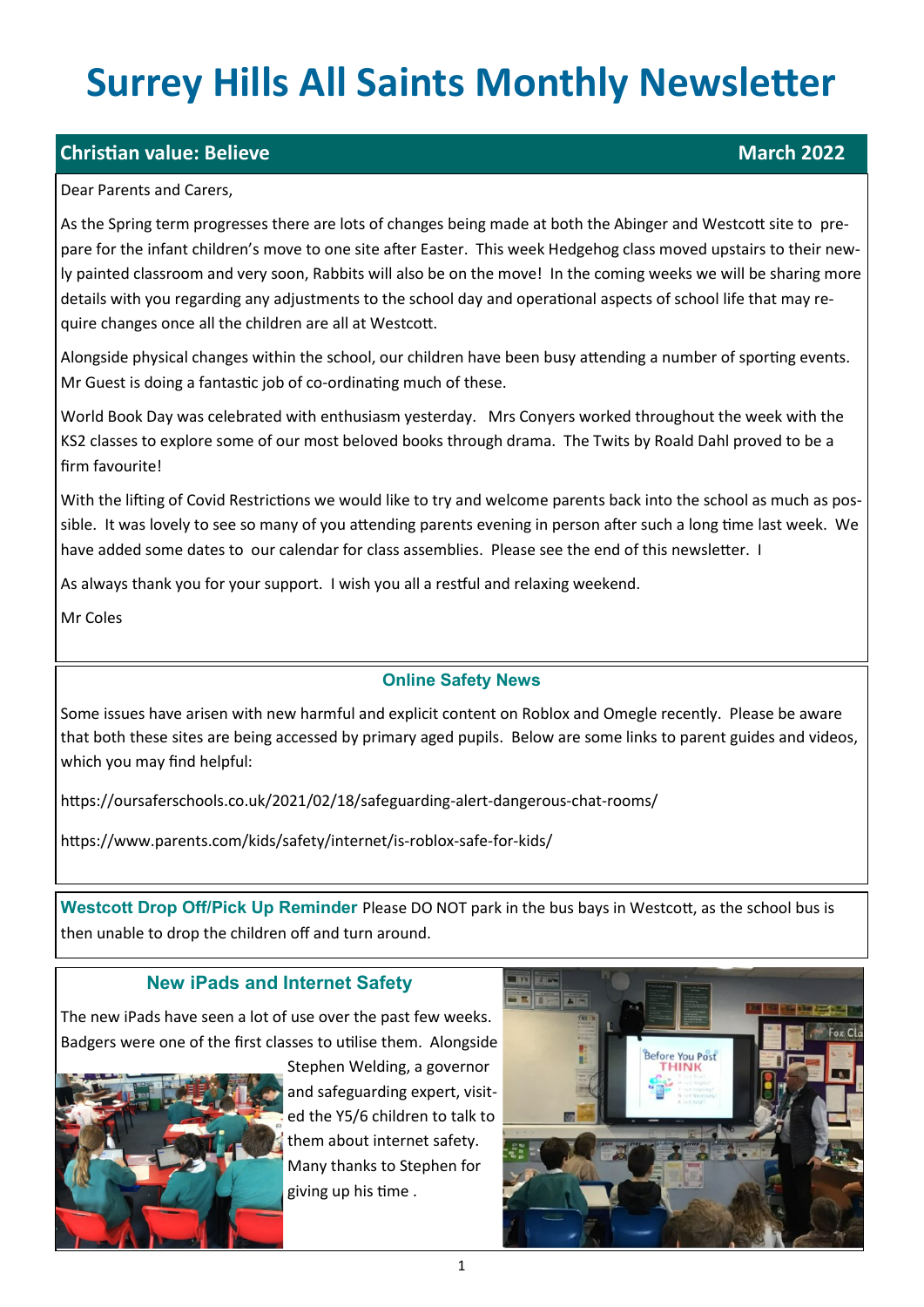#### **World Book Day!**

A huge well done to all the children (and parents) for the effort you made in celebrating World Book Day. You all looked amazing! As did many of the staff.



#### **ELSA and HSLW**

Surrey Hills have been achieving sporting successes recently. We achieved Bronze in the hockey tournament this week and our Y5/6 team came first out of the local schools competing in the cross country recently. Well done all!



#### **Milestones**

On 23rd February our fabulous Reception children celebrated 100 days of schooling. What an achievement!



Back at the beginning of February Y3/4 enjoyed helping the cook prepare healthy food for the school lunches.

**Y3/4 Wow Day!**